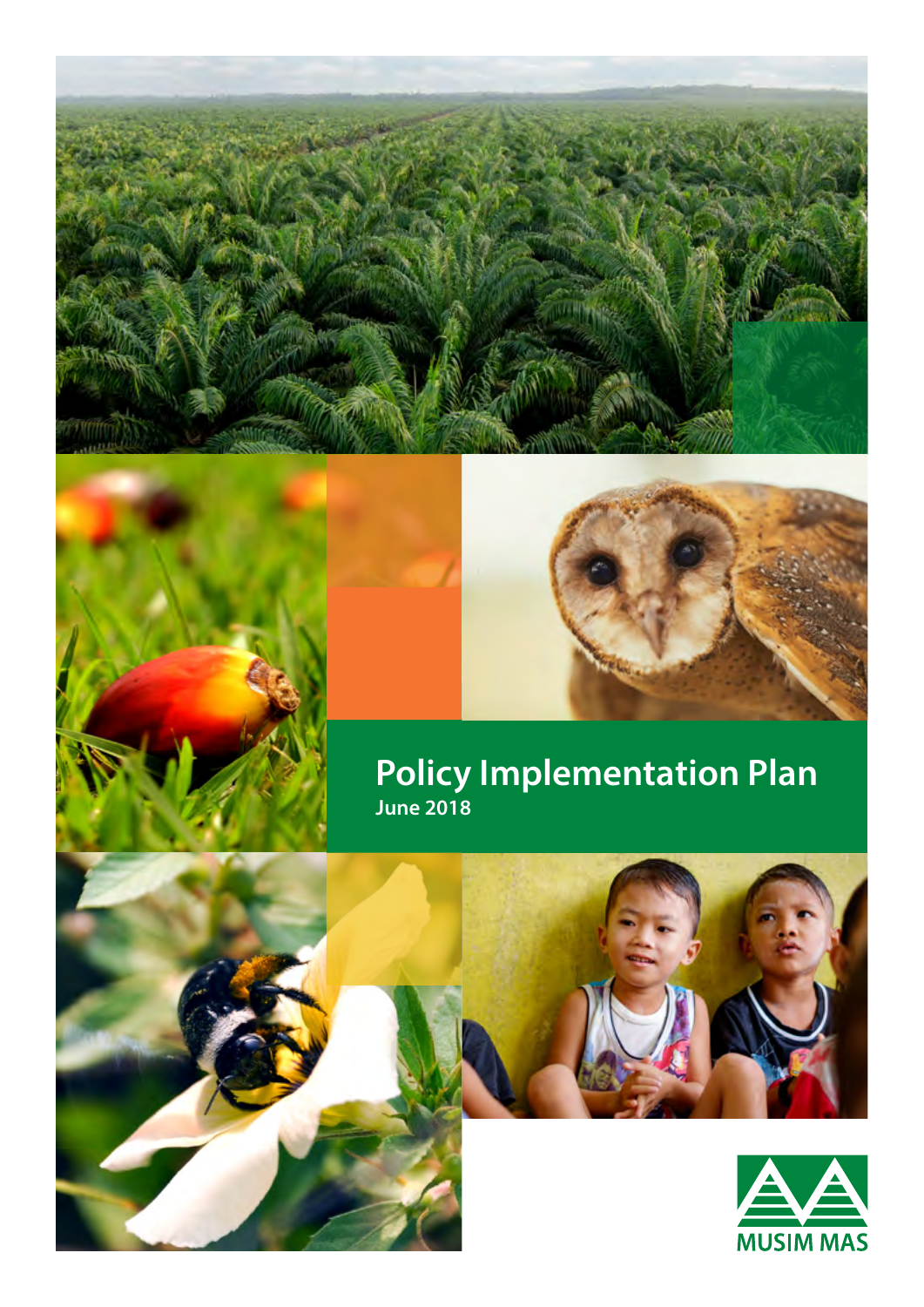This implementation plan, published in June 2018, reflects the latest developments in Best Practices and articulates our approach to policy implementation.

As a member of the [Palm Oil Innovation Group \(POIG\)](http://poig.org/), we aim to comply with POIG indicators as a grower, processor, and trader of palm oil. Ultimately, we hope to influence the adoption of responsible palm oil.

We remain fully committed to the Roundtable on Sustainable Palm Oil (RSPO) and support the RSPO Principles and Criteria (P&C) as essential to transforming the palm oil sector.

We will work with our consultants, [Aidenvironment](http://www.aidenvironment.org/), [Daemeter,](http://daemeter.org/en/home) [Proforest](https://www.proforest.net/en) and [Rainforest Alliance](https://www.rainforest-alliance.org/) to implement our policy commitments.

### **Our vision of 2020**

Central to our corporate integrity is our commitment to environmental stewardship, human rights and partnerships with communities, as stipulated in our [Sustainability Policy \(2014\)](http://www.musimmas.com/qws/slot/u50045/style/Sustainability/2.%20Sustainability%20Policy/Sustainability%20Policy%20English%20-%20August%202017.pdf).

To drive real transformation on the ground, we will look beyond our supply chain to the broader palm oil sector. We will actively engage smallholders so that they can continue to remain in our supply chain beyond 2020. Active collaboration with other stakeholders, including governments, will be fundamental to delivering the desired impact on sustainability initiatives and achieving our vision.

Our strategy aligns with our commitment to the [New York Declaration](http://www.musimmas.com/sustainability/stakeholder-collaboration/non-governmental-organisations/un-climate-summit) on Forests and provides the basis for implementing our 2020 No Deforestation commitments.

### **Scope**

The following provisions are applicable to:

- Musim Mas global operations, including subsidiaries and/or joint ventures and companies over which we exert management control; and
- All third-party suppliers. A supplier group is a group of palm oil-related companies with common ownership.

## Introduction

Since our Sustainability Policy was published in 2014, the palm oil industry has seen much progress. We have gained a wide range of experience in implementing our policy for achieving impact.

• RSPO certified

• POIG verified • 100% verified compliance with Sustainability Policy commitments • Traceability to plantation

**suppliers (direct and indirect)**

- Enable them to comply with our NDPE commitments
- Support smallholders' sustainability and
- Track smallholders' progress over time

### Own supply

- **Key volume suppliers: (Large/ medium sized companies)** PRIMARY SUPPLIER APPROACH:
- Engage actively and directly with top suppliers
- Develop and implement roadmap
- Build compliance and monitor performance against commitments

### **Limited volume suppliers: (Medium/ small sized companies)** SECONDARY SUPPLIER APPROACH:

- Monitor and review key issues through supplier self-assessment
- Respond and resolve grievances raised • Detect deforestation activity
- via remote monitoring

Our strategy for achieving impact

• Collaborate with stakeholders within physical landscapes to support change on the ground; • Implement Extension Services Programme (ESP) as a key component; • Map initiatives, analyse risk and mobilise suppliers and customers in our priority landscapes.

## Smallholders **Independent smallholder** Third-party suppliers

### Landscape approach

• Collaborate with stakeholders to support sector-wide change on thematic issues, including human rights and labour challenges.

## Sector approach

## **Policy Implementation Approach**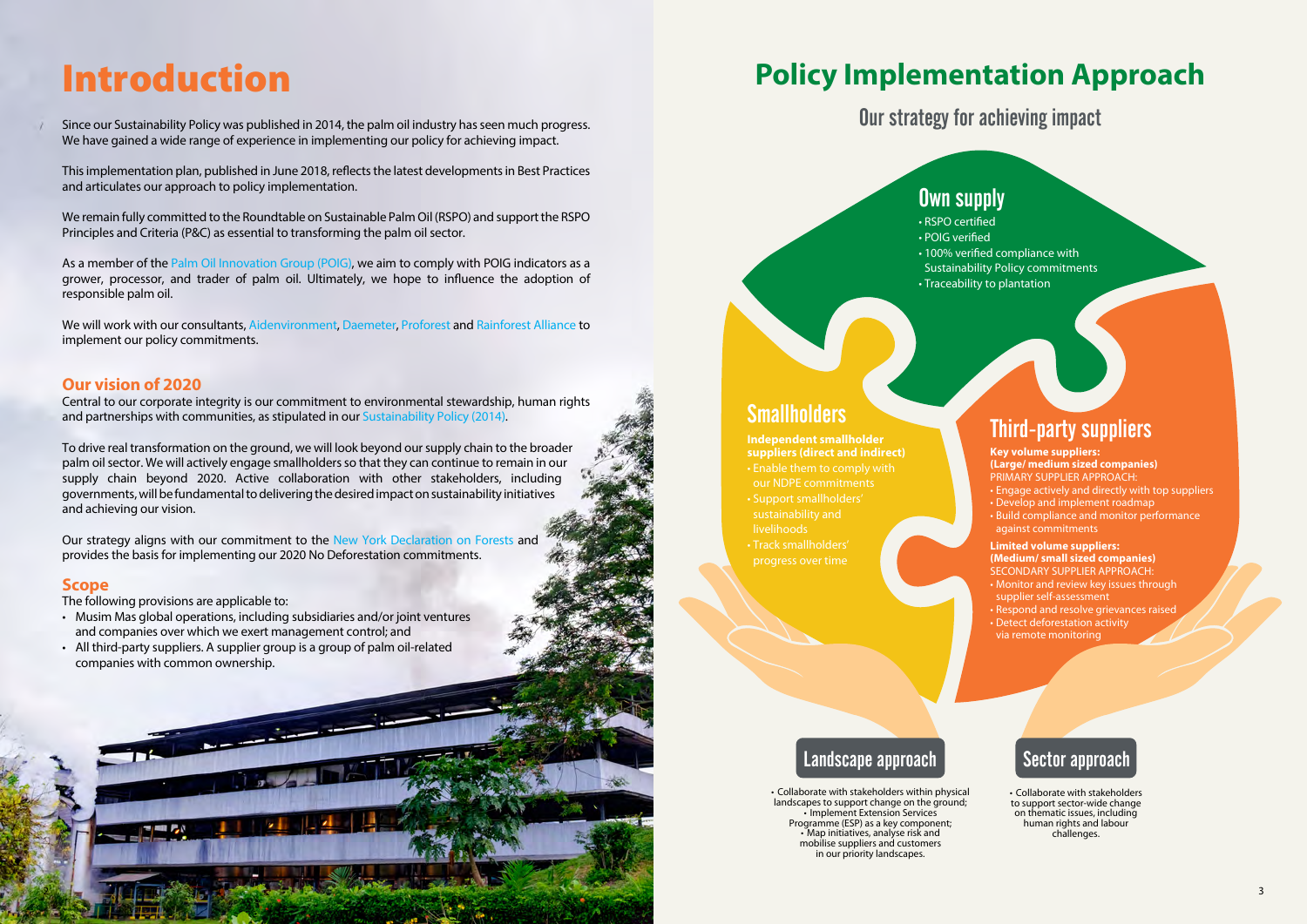# Implementation approach



Our strategy for implementing our policy commitments applies to our directlyowned and managed operations and their third-party suppliers, as well as broader landscape-level and sector-wide interventions. We will support concrete achievements by 2020 to deliver impact:

- **Policy compliance in our internal operations**: implement in Musim Mas mills and plantations;
- **Supplier engagement**: Engage our third-party suppliers with tailored solutions and direct technical assistance for key suppliers, to drive momentum, build capacity and provide support for change;
- **Intervention in the wider palm oil sector**: landscape-level and sectorwide initiatives.

Below are further details outlining our approach to policy implementation:

### **1. Policy compliance in our own operations**

As a demonstration of our commitment towards our Sustainability Policy, we will adhere to:

- **• The principles of the [Roundtable on Sustainable Palm Oil \(RSPO\)](https://www.rspo.org/) 1**
- Maintain 100% RSPO certification of our mills and plantations;
- Strive to achieve RSPO certification within three years, for newly acquired operations;
- Adhere to the RSPO New Planting Procedures (NPP) for any new development;
- Support the process and outcome of the RSPO Complaints System.
- **•** The Palm Oil Innovation Group (POIG)<sup>2</sup> charter
- Achieve 100% verification against POIG indicators for our own mills and plantations;
- Strive to comply with the POIG charter for traders and processors.
- **• 100% traceability to plantations**
	- Ensure policy compliance at mill-level.

### **2. Policy implementation with third-party suppliers**

We believe that active engagement with our suppliers by providing them with appropriate support, is essential for driving change and enhancing supplier performance towards 100% policy compliance.

We have defined two levels of supplier engagement:



• **Primary supplier approach** monitor progress.

We will adopt a proactive approach to engaging our key volume suppliers, to build compliance with our policy commitments and

We will encourage and assist our suppliers in achieving RSPO certification, wherever possible. However, we understand that certification may not always be the short-term solution for suppliers who are often at very different stages in their journey towards sustainable performance.

The basis for our engagement is a supplier roadmap with implementation milestones. It provides a time-bound plan for demonstrating and monitoring compliance with our policy commitments. The time-bound plan provides the foundation for the assurance of our policy implementation by 2020.

In support of the roadmap, we will be delivering capacity building and training to the suppliers. Also, the following mechanisms have been developed to aggregate information and measure overall supplier progress and performance against policy provisions:

- **Group-level supplier profiles**, which detail company operations and potential sustainability risks, provide the entry point for the

- **Independent third-party site verifications** to build understanding and compliance of our third-party FFB and oil suppliers to the policy.

- roadmap;
- This is done on a sampling basis;
- out across all suppliers.
- deforestation activity.

- **Mill-level self-assessment tool**, which identifies potential areas of risk(s) at the mill-level act as a supplement to the other measures. This tool enhances supplier buy-in to the process, and will be rolled

**Remote monitoring** of suppliers' concessions for evidence of

• **Secondary supplier approach** For the other third-party suppliers, we will maintain an engagement approach that aims to address any evidence of non-compliance with

<sup>1</sup> https://www.rspo.org/ 2 http://poig.org/. POIG commits to building on the RSPO rules, and in creating and promoting innovations in the palm oil industry.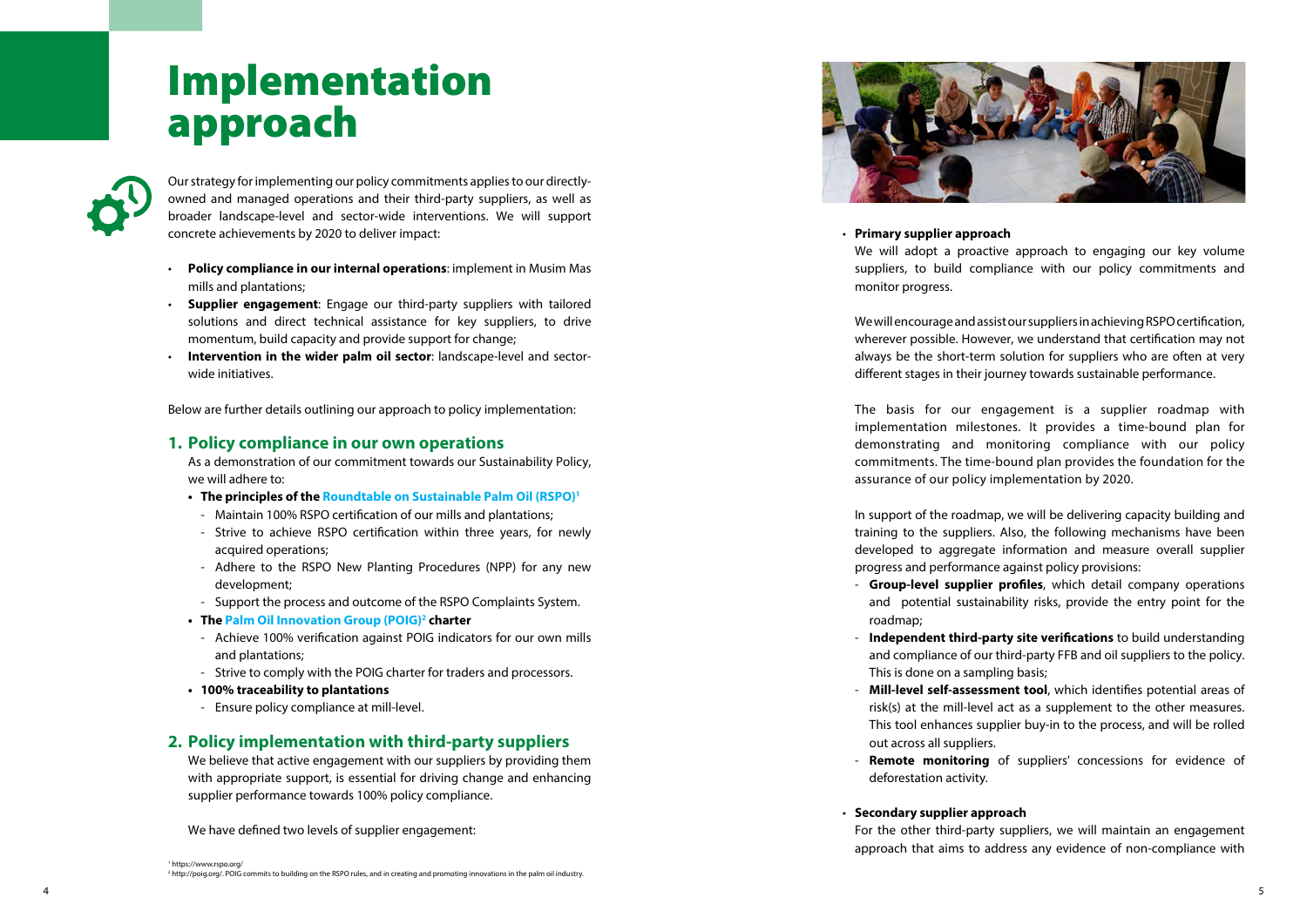### • **Sector approaches**

Support change with other actors along the palm oil supply chain to transform the whole sector.

- rights and labour challenges;
- the [New York Declaration on Forests](http://www.musimmas.com/sustainability/stakeholder-collaboration/non-governmental-organisations/un-climate-summit).

- Collaborate with stakeholders on thematic issues including human

- Support existing sustainability initiatives including [RSPO](https://www.rspo.org/), [POIG](http://poig.org/) and

policy commitments and includes the following elements:

- Risk assessment: assess geospatial landscapes for potential risk(s) to policy compliance;
- Awareness training: raise suppliers' knowledge on sustainabilityrelated risks and best practices;
- Remote monitoring: monitor suppliers' concessions via satellite imagery for any evidence of deforestation activity;
- Grievance management: manage supplier grievance cases through our grievance mechanism;
- Active media monitoring: monitor sustainability issues related to our suppliers.

### **3. Managing breaches to our policy**

We shall not knowingly source from suppliers who refuse to comply with our policy commitments or are found to be in breach of our Sustainability Policy. Should any incidents be uncovered during our engagement and verification processes or be brought directly to our attention, we will take the following steps:

### **• Engage**

We believe that close cooperation and constructive dialogue with suppliers are necessary to integrate sustainable development principles with current business practices. We will work with suppliers to activate our Controlled Purchase plan, to resolve grievances in a timely manner and will provide support to our suppliers through training and capacity building.

### **• Activate Controlled Purchase plan**

Once a breach has been raised and verified, we will activate the Controlled Purchase plan, a mechanism which provides incentives and/ or consequences to suppliers based on the progress made by the supplier or lack thereof, against the agreed steps towards resolving the breach.

**• Issue a stop-work order**

We believe that engagement and transformation of the supply base is always the preferred option. Nonetheless, we will also not accept suppliers who:

- 1. consistently refuse to make efforts to engage;
- 2. do not regularly meet agreed milestones for progress;
- 3. are suspended or terminated or withdrawn from RSPO; and/or
- 4. have major legal or sustainability issues (verified by an independent third-party).

In such cases, we will immediately issue a stop-work order, and will only re-engage suppliers who take immediate remedial action to correct breaches to the policy.



**Trigger collective and simultaneous action to achieve impact**



### **4. Interventions in the wider palm oil sector**

It is essential to contribute to the transformation of the wider palm oil sector, to complement our policy implementation. We approach this strategy in two ways:

• **Landscape initiatives:** Collaborate with other stakeholders within physical landscapes to support change on the ground.

- Mobilise projects and programmes with suppliers in our priority

- 
- landscapes;
- 

- Implement our Extension Services Programme (ESP) in our priority landscapes. We want to work with smallholders to provide alternatives to deforestation driven by basic needs, through focusing on eliminating sustainability risks and improving livelihoods.

### **5. Engaging in dialogue with the Indonesian government**

Public-private sector dialogues are crucial to creating a conducive and enabling environment for industry transformation. We will draw on our experience and knowledge to support the government with additional perspectives from the private sector.